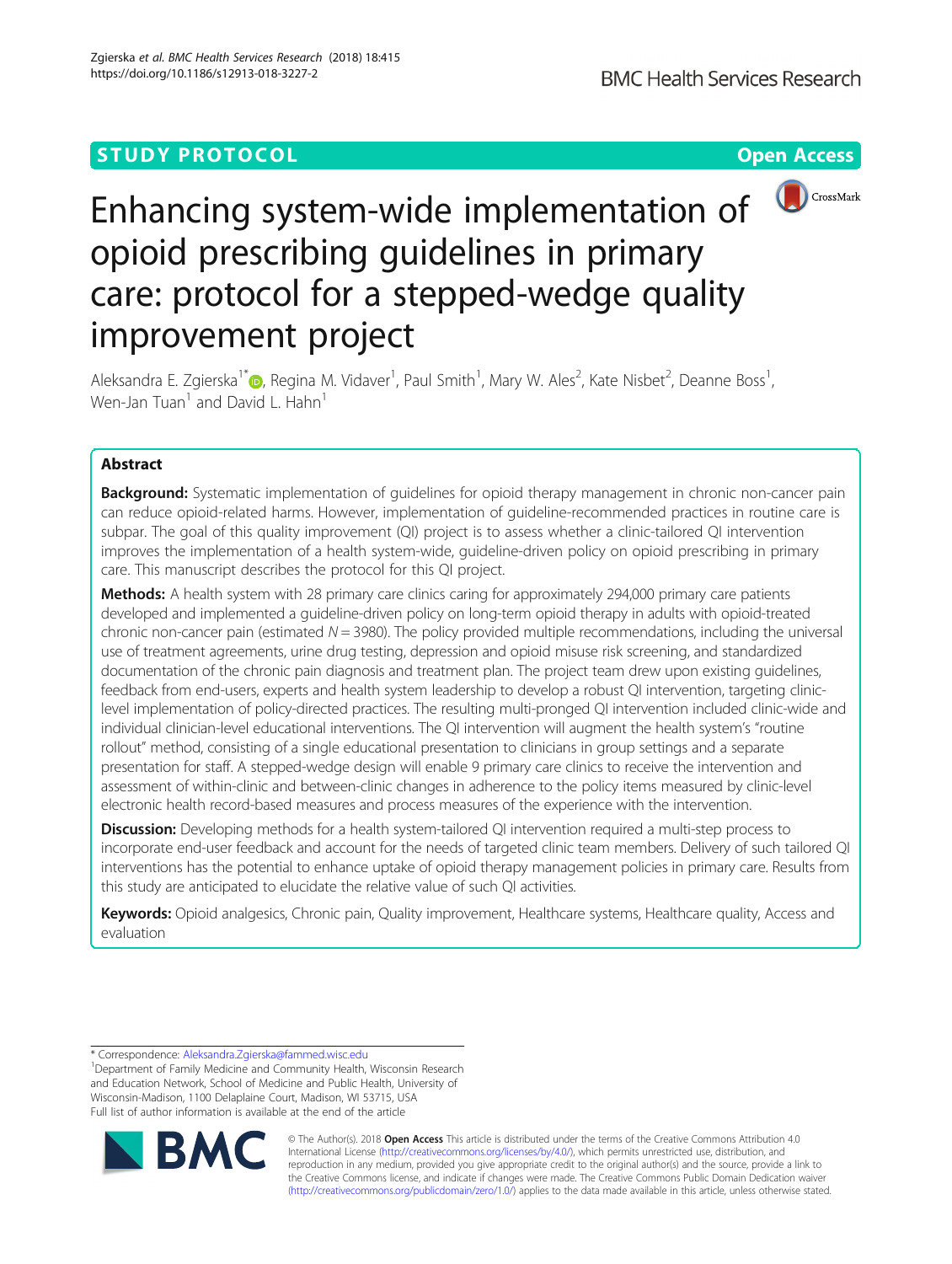## Background

Chronic non-cancer pain ("chronic pain") is common, affecting over 100 million Americans [\[1](#page-6-0)]. It is often refractory to existing treatments, and many patients are prescribed opioids to reduce pain and disability. However, long-term opioids are controversial for chronic pain and have been linked to dose-dependent harm, including addiction and overdose death [\[2,](#page-7-0) [3\]](#page-7-0). Prescribed opioids serve as the main drug supply for approximately 85% of those who misuse opioids [\[4\]](#page-7-0). In the US, opioid-related overdose deaths have dramatically increased, making this a national public health crisis.

Systematic implementation of guidelines for opioid therapy has the potential to reduce inappropriate prescribing and its harmful effects [\[5](#page-7-0)–[8\]](#page-7-0). Primary care clinicians account for about half of opioid prescribing [\[9](#page-7-0), [10](#page-7-0)], thus primary care clinical teams are a logical target for quality improvement (QI) initiatives focused on improving opioid prescribing practices. A modest reduction in opioid prescribing rates was noted in a single academic medical system after a month-long QI effort that focused on the dissemination of information on opioid prescribing guidelines at meetings and via individual in-person or email communication with primary care clinicians [[7\]](#page-7-0). A QI project at two rural emergency departments in Maine aimed at reducing prescribing of controlled substances for painful dental conditions led to an absolute reduction in opioid prescribing by 17% ([[8\]](#page-7-0). A multi-pronged, statewide effort in Utah, consisting of formal presentations and ongoing QI efforts with primary care physicians, led to a 14% decrease in the state's opioid-related deaths [\[5](#page-7-0)].

Dissemination of evidence-based recommendations into routine practice is critical for system-wide QI. Historically, however, adoption of guidelines has been slow and challenging [[11](#page-7-0)], and research on effective methods for dissemination and implementation of guidelines is limited [\[12](#page-7-0), [13](#page-7-0)]. In addition, guidelines on opioid therapy management are complex and based largely on expert consensus with limited research evidence, factors that likely affect the adoption of these guidelines in routine care [\[10,](#page-7-0) [14](#page-7-0)–[16](#page-7-0)].

The project team therefore decided to develop, execute, and evaluate the impact of a tailored, multi-pronged QI intervention aimed at increasing primary care clinicians' adherence to guideline-recommended practices for opioid therapy in chronic pain. Coincidentally, the local health system was initiating a guideline-driven opioid management policy for this patient population. The routine rollout efforts by the health system to implement this policy served as a platform on which to build and test the effects of a tailored, enhanced QI intervention, targeting safe and competent opioid prescribing. This report describes the design, development, and methods for execution of the QI intervention. The aim of this project is to test if an enhanced QI intervention can improve implementation of guideline-recommended opioid prescribing practices in primary care, compared to the routine rollout efforts of the health system. Future reports will describe the outcomes of this QI project.

#### Methods/design

## Project aim

The studied health system had planned to implement a policy for the management of long-term opioid therapy in adults with chronic non-cancer pain ("opioid policy") in its primary care family medicine (FM) and general internal medicine (GIM) clinics. The project team, comprised of physicians, researchers and educators, an electronic health record (EHR) database analyst, and a biostatistician, hypothesized the health system's planned routine rollout approach to the implementation of opioid management policy may be suboptimal due to the complexity of opioid prescribing guidelines, the variety of team cultures and practices within the system, and the expected discomfort of clinicians in relation to the topic and complexity of the target patient population [\[14](#page-7-0)–[19\]](#page-7-0). The project team proposed and developed a multi-pronged QI intervention aimed to augment the health system's routine rollout implementation efforts, and designed an outcome evaluation plan to rigorously test the intervention effectiveness. Institutional Review Board review was not required because, in accordance with federal regulations, this was deemed a QI project not constituting research, as defined under 45 CFR 46.102(d).

## Settings/target population

## Target population

In January 2016, the health system provided care for 293,927 primary care patients, including 204,680 adults, defined as 18 years old or older, across its 28 primary care clinics (18 FM; 10 GIM). Among adult patients, 3980 (1.9%) were estimated to be treated with opioids for at least 3 months for chronic pain ("target population"). Among target population patients (59% women; mean age:  $53.3 \pm 14.2$  years), 38.8% were prescribed opioids at  $\geq 50$ , and 26.0% at  $\geq 90$  morphine milligram equivalent (MME) per day. According to the Centers for Disease Control and Prevention guidelines, the 50 MME/day threshold is a recommended maximum dose for most opioids, with doses at or above 90 MME/day recommended to be avoided  $[16]$  $[16]$ . In the target population, 39% were co-prescribed benzodiazepines and opioids (based on the "active medication" list), 64.7% had a documented treatment agreement, 32.8% completed urine drug testing, and 21.9% completed a depression screening using a validated screening tool in the prior 12 months.

## Health System's opioid policy and implementation efforts ("routine rollout")

The health system's opioid policy was finalized in June of 2015 and based on existing guidelines [\[14](#page-7-0), [15\]](#page-7-0). The policy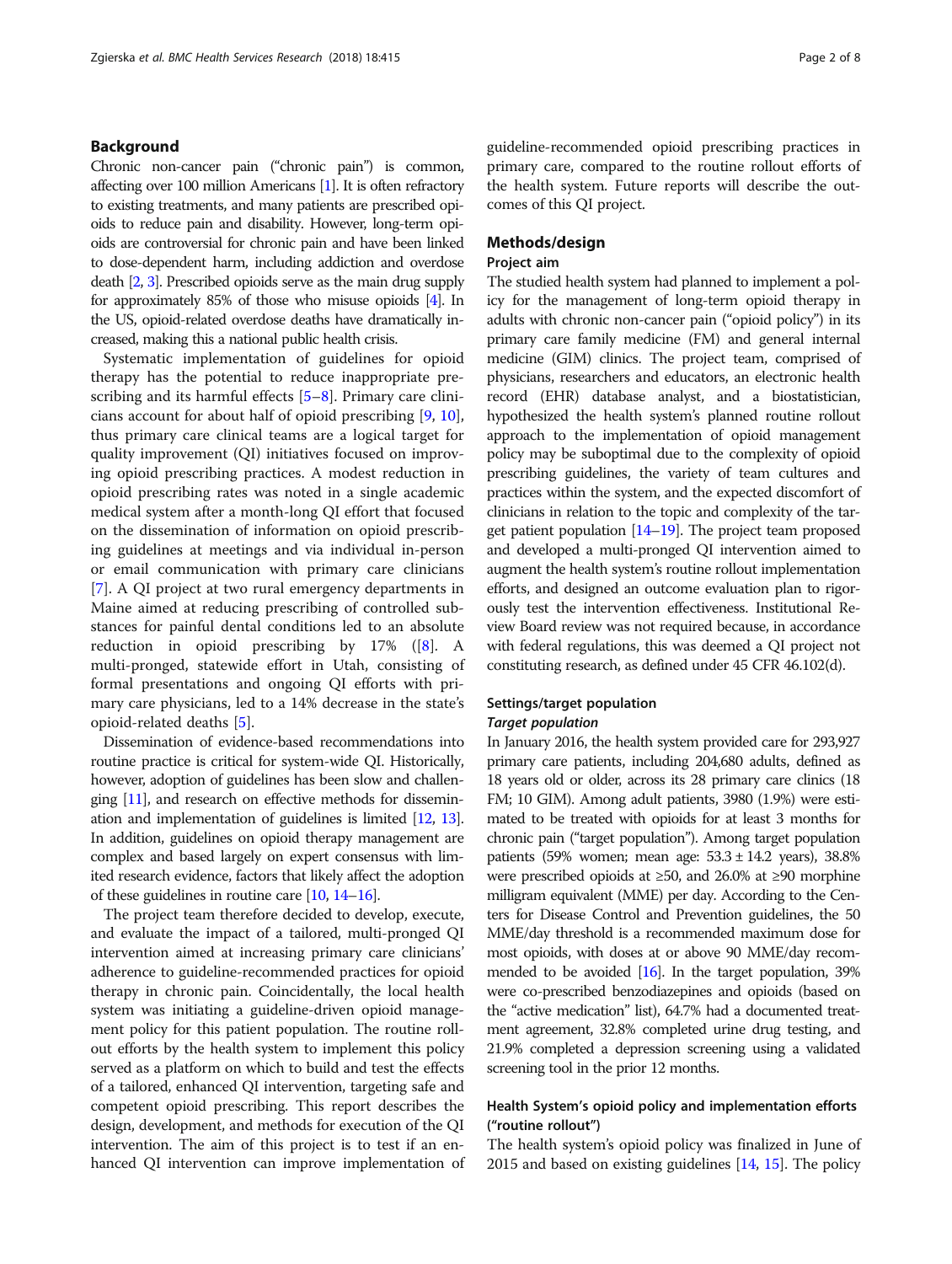was developed by a multidisciplinary panel of clinicians, pharmacists, scientists, and policy-implementation specialists. It was designed to target adult primary care patients who were treated with long-term opioids for chronic non-cancer pain. The policy excluded those under hospice care, with life expectancy shorter than 6 months, or cancer pain. The health system's Information Technology team developed the interface and tools in the EHR to be compatible with, and facilitate the implementation of, the opioid policy by primary care clinical staff. The policy recommendations included the initiation and regular update of treatment agreements; urine drug testing; screening for depression and the risk of opioid misuse; checking the state's Prescription Drug Monitoring Program (PDMP) database; and documentation in the EHR of the chronic pain diagnosis, clinical progress, and treatment plan (Table [1\)](#page-3-0).

The health system developed a policy implementation training program for its primary care prescribers and clinical support staff that was pilot-tested from September – November 2015 in one FM and two GIM community clinics. Based on feedback from the pilot sites, the health system refined the implementation methods and initiated the system-wide implementation effort ("routine rollout") in February 2016. Project team members met four times with the health system leadership; observed the health system-led pilot implementation efforts in 3 clinics (3 in-person educational training sessions on policy implementation; 3 teleconference debriefing sessions on the pilot-clinic experiences); and attended all of the system-wide policy rollout activities. The "routine" system-wide rollout consisted of: 1) a single, in-person 1-h introductory meeting for groups of clinicians; 2) a 1-h online training module for staff to be completed under the clinic managers' supervision; and 3) two follow-up teleconference sessions led by the health system's clinical knowledge implementation team to address any questions or comments from prescribers and other clinical staff.

## Design

#### Overall design

Based on a sample size calculation, described in the Statistical Analysis section, the project team proposed to enroll 9 of the 28 health system's primary care clinics into a stepped-wedge 18-month trial. The clinics with the highest rates of opioid prescribing for adult patients with chronic pain will be approached first. Each enrolled clinic will start as a control site; then, in waves of 3, clinics will sequentially receive the intervention until all become intervention sites. Use of a stepped-wedge design, coupled with outcome measures assessed via EHR-based data, will allow an efficient, rigorous and controlled evaluation of the effectiveness of the proposed intervention that, if proven successful, can be rapidly disseminated across an entire health system.

## QI intervention

The QI intervention was developed over a 12 month period (January–December 2015) and designed to augment the "routine rollout" implementation efforts of the health system.

The intervention was informed by the following: 1) the goals of the health system's new opioid management policy; 2) feedback from the health system's leadership, the policy implementation team and participants at the pilot clinics; and 3) the project team's combined expertise in primary care, addiction medicine, opioid therapy management, implementation science, health services research, including knowledge of the available EHR-based outcome measures and clinical "charting" tools, medical education design and implementation, practice facilitation and statistical analysis. The intervention educational content was updated as needed to reflect changes in relevant guidelines or law.

The intervention consists of several components (Table [2\)](#page-4-0):

- 1) Academic Detailing At the beginning of each intervention, two physician study members (AZ or DH) deliver an on-site 1-h presentation to clinic staff about the study goals; summary of the health system's opioid policy and dangers of co-prescribing opioids and benzodiazepines; and an overview of the QI intervention and available educational credits. The presentation includes 32 slides to be delivered over approximately 30 min, with the remaining time designated for discussion with the clinic staff.
- 2) Online Educational Modules The health system's opioid policy, feedback from the pilot clinics, and the expertise of team members and invited external experts shaped the development of two online educational modules. Both modules incorporate evidence-based, system-specific, process-related information to make the knowledge gained relevant to "real-life" primary care in the health system's clinics. Each module consists of 20–21 questions, delivered via email (1–2 questions every 1–2 days), with multiple-choice answers and a brief rationale for correct and incorrect answers. The "Responsible Opioid Prescribing" module emphasizes real-life implementation of the opioid management policy in the context of the health system-specific clinical settings. The "Shared Decision Making" module includes clinical cases linking information about shared decision-making principles to the care for patients with opioid-treated chronic pain.
- 3) Practice Facilitation (PF) PF is a structured approach to assist participating clinics with site-specific interventions focused on promoting workflow change [[20\]](#page-7-0). Trained practice facilitators work with the clinic staff to identify each clinic's incremental goals for change, developing a plan to accomplish the selected change, and evaluating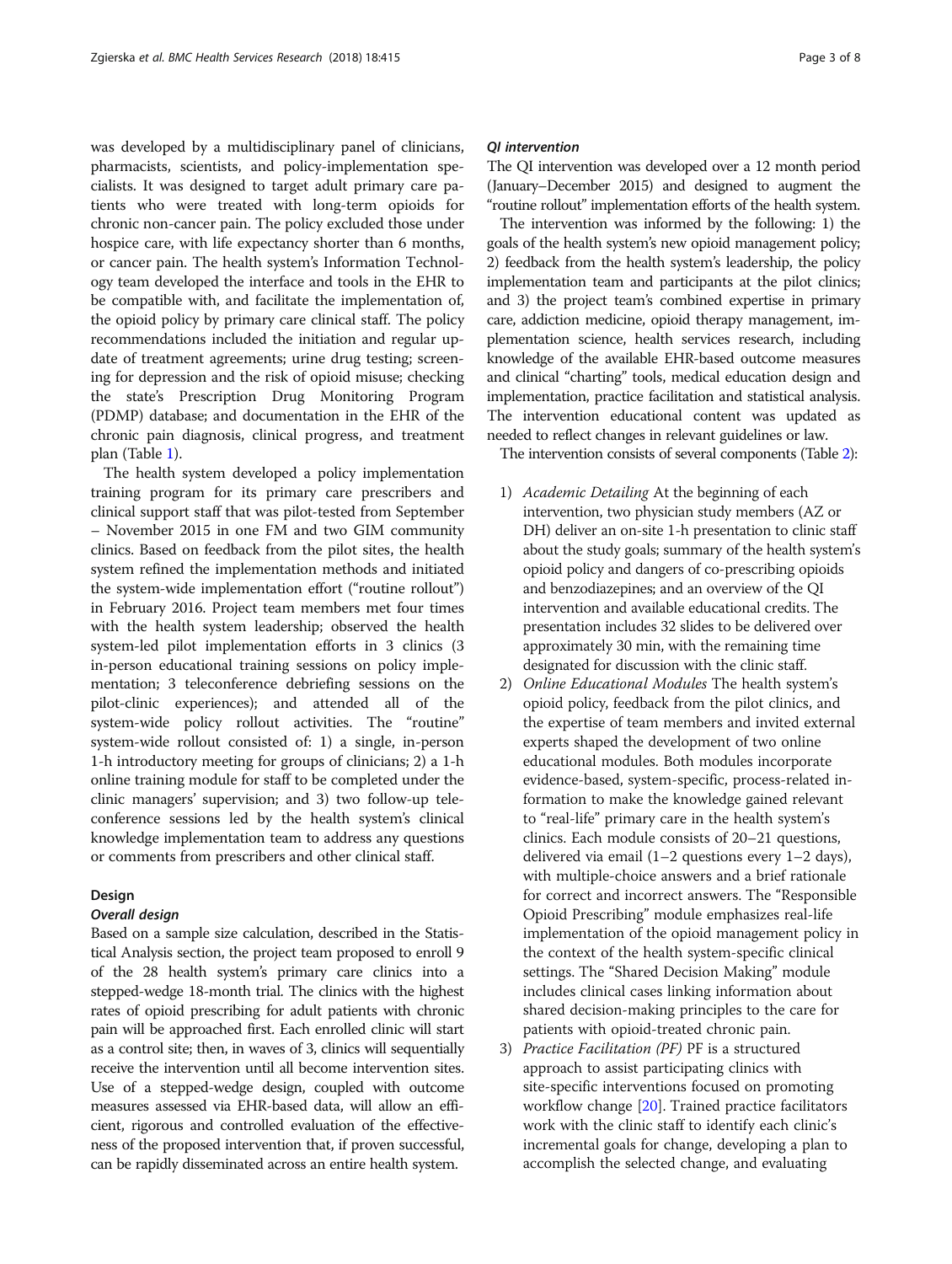|                                           | <b>Rable I</b> Oddine of the recommendations of the nearth systems opiold management poilcy                                                                                                                                  |
|-------------------------------------------|------------------------------------------------------------------------------------------------------------------------------------------------------------------------------------------------------------------------------|
| Item                                      | Summary of the Policy-recommended Components                                                                                                                                                                                 |
|                                           | Recommended components of opioid therapy management                                                                                                                                                                          |
| Problem List                              | 1. Document diagnosis of chronic pain and source of pain                                                                                                                                                                     |
|                                           | 2. Document information related to relevant prescribed medications:                                                                                                                                                          |
|                                           | a. Details of opioid prescription, with allowed quantity per given time period<br>b. Name and location of designated pharmacy<br>c. Date when treatment agreement was most recently signed<br>d. Urine drug testing findings |
|                                           | 3. PDMP review: date of last review, finding summary, e.g., consistent or inconsistent with prescription record                                                                                                              |
|                                           | 4. Document care plan                                                                                                                                                                                                        |
|                                           | 5. Add comments helpful to other providers, e.g., those covering in your absence                                                                                                                                             |
|                                           | 6. Update at least annually and when any changes occur                                                                                                                                                                       |
| Care Plan Components                      | 1. Treatment goals: pain severity (BPI), function (BPI/other)                                                                                                                                                                |
|                                           | 2. Treatment plan (medications, exercise, physical or occupational therapy, mental health related<br>therapies, CAM therapies, specialty consults)                                                                           |
|                                           | 3. Contingency plan for care outside PCP office                                                                                                                                                                              |
|                                           | 4. Update at least annually and when any changes to care plan                                                                                                                                                                |
| Treatment                                 | 1. Serves as informed consent to long-term opioid therapy                                                                                                                                                                    |
| Agreement                                 | 2. Scan new or updated signed treatment agreement into the EHR                                                                                                                                                               |
|                                           | 3. Update treatment agreement annually and when any changes to care plan                                                                                                                                                     |
|                                           | 4. Deactivate treatment agreement after opioids are no longer prescribed                                                                                                                                                     |
| Urine Drug Testing                        | 1. Complete urine drug testing annually or more frequently as needed                                                                                                                                                         |
|                                           | 2. Perform confirmatory testing for unexpected results of a screening test                                                                                                                                                   |
|                                           | 3. Document findings                                                                                                                                                                                                         |
| Prescription Refills                      | 1. Prescription for controlled substances should be filled at one agreed upon pharmacy, which is noted in the<br>treatment agreement                                                                                         |
|                                           | 2. Prescriptions for Schedule II medications can be mailed to pharmacy only                                                                                                                                                  |
|                                           | 3. Patient may sign a release form to designate up to 2 appointees who can pick up prescriptions for<br>Schedule II medications with photo ID                                                                                |
| <b>PDMP</b>                               | 1. Document findings of the PDMP database review at least annually.                                                                                                                                                          |
| Approach to treatment agreement violation |                                                                                                                                                                                                                              |
| Minor Infractions                         | 1. Patient should be contacted by prescribing provider; discussion documented                                                                                                                                                |
|                                           | 2. Reassess and update care plan and treatment agreement as needed                                                                                                                                                           |
| Major Infractions                         | Follow minor infraction steps above; in addition:                                                                                                                                                                            |
|                                           | 1. If opioid therapy is discontinued, provide, when appropriate:<br>a. opioid taper instructions and prescription(s) to accomplish the taper<br>b. prescriptions for non-opioid medications for opioid withdrawal symptoms   |
|                                           | 2. Document reason for the discontinuation of opioid therapy                                                                                                                                                                 |
|                                           | 3. Deactivate treatment agreement when opioid treatment is completed                                                                                                                                                         |
|                                           | 4. Communicate with other treating clinicians                                                                                                                                                                                |
|                                           | 5. Contact Patient Relations; discuss placing a flag, if needed, in medical record by the Department of Pharmacy                                                                                                             |
|                                           | 6. Continue non-opioid treatment                                                                                                                                                                                             |
|                                           | 7. If all care is planned to be terminated, discuss "No further service" with Patient Relations                                                                                                                              |
| Suspected Misuse or<br>Use Disorder       | 1. Consider referring to addiction medicine specialist                                                                                                                                                                       |
|                                           | 2. If safe, continue modified or current opioid therapy until plan is in place with addiction specialist                                                                                                                     |
|                                           | 3. Consider following the steps as for major violation of the treatment agreement                                                                                                                                            |

<span id="page-3-0"></span>Table 1 Outline of the recommendations of the health system's opioid management policy

BPI Brief Pain Inventory, CAM Complementary and Alternative Medicine, EHR Electronic Health Record, PCP Primary Care Provider, PDMP Prescription Drug Monitoring Program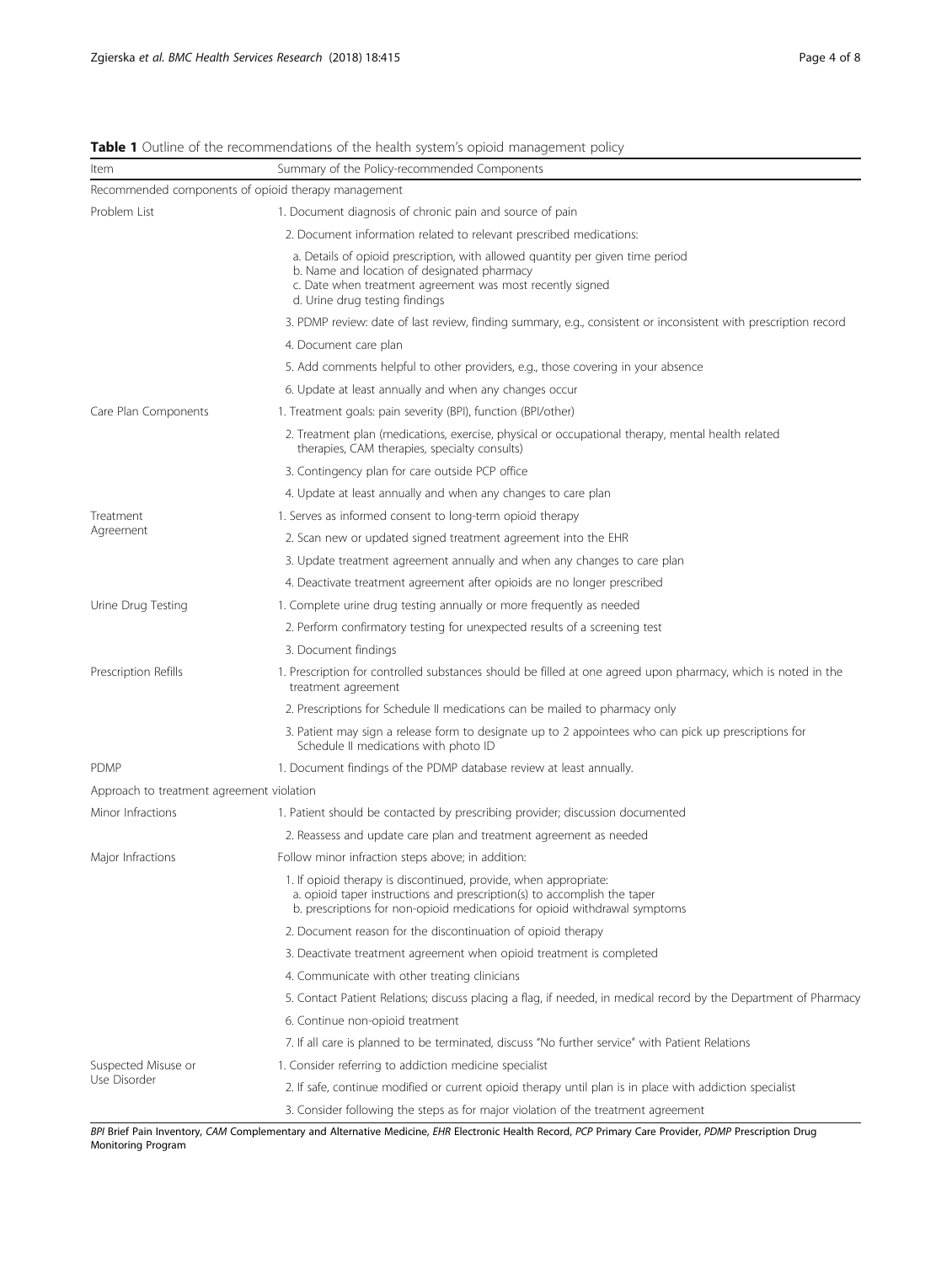<span id="page-4-0"></span>Table 2 The intervention for augmenting routine health system-based implementation of opioid policy recommendations in primary care

| QI Intervention Component                                                                                                 | Description                                                                                                                                                                                                                                                                                                                                                                                                                                                                                                                          |
|---------------------------------------------------------------------------------------------------------------------------|--------------------------------------------------------------------------------------------------------------------------------------------------------------------------------------------------------------------------------------------------------------------------------------------------------------------------------------------------------------------------------------------------------------------------------------------------------------------------------------------------------------------------------------|
| Academic Detailing                                                                                                        | A single on-site educational meeting between a content expert (project team member) and the clinicians<br>and staff from the enrolled clinic wishing to improve the quality of care for their opioid-treated patients.                                                                                                                                                                                                                                                                                                               |
| Two Online Educational Modules.<br>delivered via email:<br>1) Responsible Opioid Prescribing<br>2) Shared Decision Making | Brief, straightforward, and easily accessible educational tools delivered via the web or mobile devices.<br>A set of 20-21 multiple-choice questions with instant feedback allows learners to assess and validate<br>their current knowledge of the targeted content, which is presented in the context of a given health<br>system setting. These modules were developed by the project team members, content area experts,<br>and reviewed by the health system and external experts (content can be made available upon request). |
| Practice Facilitation                                                                                                     | An evidence-based method of assisting clinical practices in changing and optimizing the process of care.<br>External facilitators (project team members) assist practices in implementing their prioritized goals and<br>changing practice workflow, typically using the Plan, Do, Study, Act cycle model, ([21]) with the ultimate<br>goal of improved patient care and outcomes.                                                                                                                                                   |
| Two Patient Education Modules:<br>1) Opioids for Chronic Pain<br>2) Agreement for Using Opioids                           | Brief, online educational tools for patients, professionally developed by Emmi Solutions,<br>LLC (https://www.my-emmi.com/SelfReq/PAIN).                                                                                                                                                                                                                                                                                                                                                                                             |

outcomes and the need for modifications to the implemented processes. For this QI intervention, the project team developed materials pertinent to workflow optimization, including a summary of the health system's opioid policy recommendations (Table [1\)](#page-3-0), available EHR-based tools (e.g., "smartsets," "smartphrases"), and general workflow recommendations for policy adherence. The PF portion of the intervention includes four elements: 1) Four to six PF sessions held over a 3–6 month period with clinic staff representing all clinical roles to identify opportunities and preferences for workflow improvements. 2) Encouraging the use of the Plan, Do, Study, Act (PDSA) model [\[21\]](#page-7-0) to discuss and identify barriers, problem-solve, and summarize the implementation of actionable goals through small-scale tests of change in workflows. The identified changes are then implemented, and discussed in the subsequent PF session. 3) Identifying clinic-wide tools for effective communication between staff members. 4) Utilizing clinic-level outcome data to provide feedback on how the selected changes in workflow and clinical practices impact the clinic's adherence to the opioid policy elements.

4) Patient Education Materials Two patient education videos, developed by a patient engagement and education organization, were made available for all clinics to provide to their patients: a five-minute video addressing treatment agreements, and a 20-min video focusing on opioid therapy in chronic pain [[22](#page-7-0)]. Through the PF sessions, each clinic decided how to use the patient materials, such as making them a part of the pre-clinic visit or patient rooming process, having the patient watch them at home post-visit, or not use them at all.

Participating clinicians and staff who complete all intervention components will receive 23 educational credits (American Medical Association Physician Recognition Award Category 1); for those completing a part of the intervention, the available credits will be prorated according to the documented participation.

#### Outcome measures

To evaluate the impact of the QI intervention, the project team will collect two main types of data before, during and after the intervention: a) EHR-based clinic-level data on elements of the health system's opioid policy; and b) process measures from the clinical staff, and project team experiences, and perceptions related to the QI intervention implementation.

EHR-based Measures (Table [3](#page-5-0)) The health system's opioid policy contains numerous recommendations for optimizing care for patients with opioid-treated chronic pain (Table [1](#page-3-0)). Although the policy did not comment on opioid and benzodiazepine co-prescribing, we also chose to address this issue and track these data because of national guideline recommendations against the combination of such medications due to increased overdose risk [[14,](#page-7-0) [15\]](#page-7-0). Aggregate clinic-level data will be collected monthly on the EHR-based measures that are both clinically important and reliably measured over time. Clinical adherence to only a handful of recommendations related to opioid prescribing practices can be reliably measured using the EHR data. Consistent with the health system's opioid policy recommendations, the change in the clinic-level percentage of signed treatment agreements will serve as the primary outcome. While individual patient data on dispensed controlled substances are not available for outcome evaluation through the state PDMP database, we will measure the clinic-level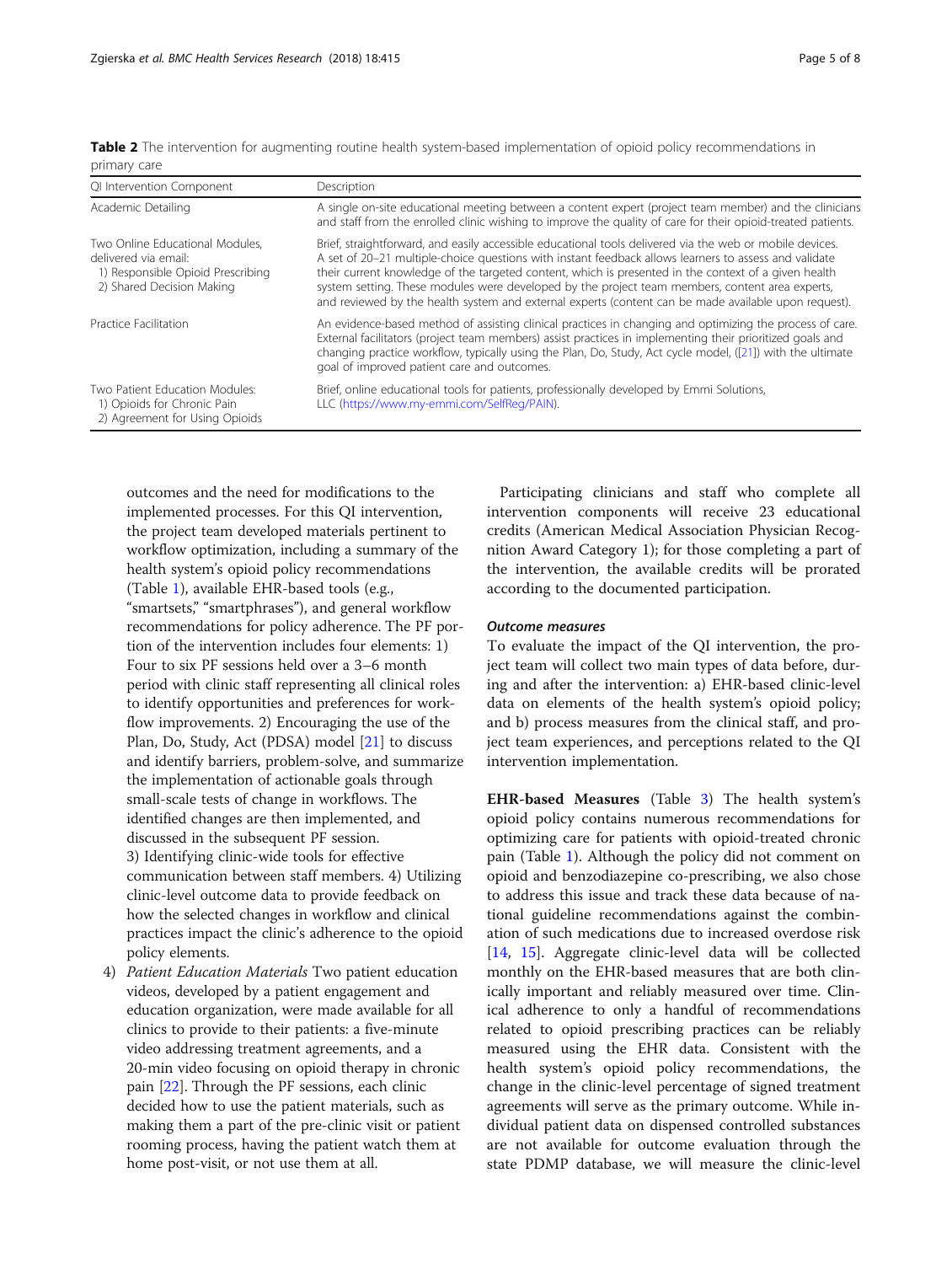| <b>Evaluation Component</b>                                        | Clinic-Level Measures                                                                                                                                                                                                                                                                                                                    |
|--------------------------------------------------------------------|------------------------------------------------------------------------------------------------------------------------------------------------------------------------------------------------------------------------------------------------------------------------------------------------------------------------------------------|
| Clinically-Relevant Outcomes                                       |                                                                                                                                                                                                                                                                                                                                          |
| EHR-based Measures (aggregate clinic-level data)                   |                                                                                                                                                                                                                                                                                                                                          |
| Treatment Agreement                                                | Percent of eligible patients <sup>a</sup> with signed treatment agreement in the past 12 months.                                                                                                                                                                                                                                         |
| Urine Drug Testing                                                 | Percent of eligible patients <sup>a</sup> with the health system-recommended urine drug testing<br>completed in the past 12 months.                                                                                                                                                                                                      |
| Opioid Therapy Risk Assessment                                     | Percent of eligible patients <sup>a</sup> with documented screening using the health system-recommended<br>D.I.R.E. opioid misuse risk tool.                                                                                                                                                                                             |
| Depression Screening                                               | Percent of eligible patients <sup>a</sup> with documented screening using the health system-recommended<br>$PHQ-2$ or $-9$ depression screening tool.                                                                                                                                                                                    |
| Co-prescription of Opioids and Benzodiazepines <sup>b</sup>        | Percent of eligible patients <sup>a</sup> with presence of active prescriptions for both opioids and<br>benzodiazepines.                                                                                                                                                                                                                 |
| <b>PDMP Check</b>                                                  | Percent of eligible patients <sup>a</sup> with documented PDMP database check in the past 12 months.                                                                                                                                                                                                                                     |
| Process Measures (aggregate clinic-level data)                     |                                                                                                                                                                                                                                                                                                                                          |
| Clinic Team Surveys                                                | Pre- and post-participation surveys will elicit:<br>1) ordinal responses as well as semi-qualitative comments to questions about current practice<br>patterns;<br>2) comfort level with selected aspects of care for patients with opioid-treated chronic pain;<br>3) usefulness of the QI intervention components (post-participation). |
| Clinic Team Member Participation<br>in the Intervention Components | Percent of clinicians and clinical staff per clinic who:<br>- participated in the academic detailing session<br>- enrolled in and completed each of the two online educational modules<br>- participated in the practice facilitation sessions                                                                                           |
| Data from Practice Facilitators                                    | Practice facilitator notes and experiences will enable identification of themes relevant to<br>the implementation of the opioid policy (barriers and facilitators).                                                                                                                                                                      |

<span id="page-5-0"></span>Table 3 Measures to evaluate the implementation of quideline and health system's opioid management policy recommendations

ty, Risk, Efficacy assessment tool, Q/ Quality Improvement, *PDMP* Prescription Drug Monitoring Program, *PHQ* Patient Health Questionnaire

a<br>Target population: health system's primary care adult (18 years old or older) patients treated with long-term opioids for chronic non-cancer pain. To be included in the analysis, patients must have met the following criteria: age ≥ 18 years old; active patient status (seen in the past 3 years) in the health system's January 2016 panel data; have a primary care provider at the health system's general internal medicine or family medicine clinics; do not have a diagnosis of malignant neoplasm (except non-melanoma skin cancer) or hospice status; and meet at least one of the two health system's "opioid registry" criteria: Criterion 1: have at least one opioid prescription issued in the prior 45 days AND at least three opioid prescriptions issued in the prior 4 months; Criterion 2: have at least one opioid prescription issued in the prior 45 days, AND chronic pain diagnosis listed, AND a controlled substance agreement

<sup>b</sup>This element, although included in the opioid prescribing guidelines, was not a part of the health system's policy on opioid therapy management

rate of clinician/delegates signing into the PDMP, based on documentation of the PDMP check in the EHR. We will also assess selected EHR-based data on clinic- and clinician-level characteristics as covariates (e.g., FM/GIM, community/residency clinics, and patient panel size).

Process Measures (Table 3) Clinician and clinic staff engagement and experience will be assessed through: A) quantitative and qualitative answers to pre- and post-participation questionnaires, developed by the project team (attached as an Additional file [1](#page-6-0)); B) prescriber and clinical staff participation in the QI intervention components (session attendance; enrollment in and completion of the online educational modules); and C) qualitative assessment of the experiences and perspectives of practice facilitators. In addition, we will also explore the number of log-ins into the online patient education tools.

#### Statistical analysis

Sample size and power calculations were based on the health system's EHR data from when the project was first planned

in 2014 and on a cluster randomized trial methodology, with an intra-class correlation coefficient of 1.5%. These calculations estimated the project would have 84% power and over 95% confidence to detect a 20% relative increase in use of treatment agreements (primary outcome) over time [\[23](#page-7-0)]. A 20% increase is consistent with expert recommendations for measurement of a minimal clinically important difference [[24\]](#page-7-0); given the short timeline of our intervention, even a minimal difference could suggest a meaningful change.

Longitudinal changes in clinic-level EHR-based measures will be assessed in the enrolled 9 clinics, as well as in the remaining 19 primary care clinics not enrolled in the QI project. The analysis of within- and between-clinic changes and experience with the intervention (process measures) will enable an evaluation of the intervention's effects.

## **Discussion**

This paper describes the development of a multi-pronged, tailored QI intervention aimed at augmenting the system-wide implementation of policy and guidelines on opioid therapy management in chronic non-cancer pain.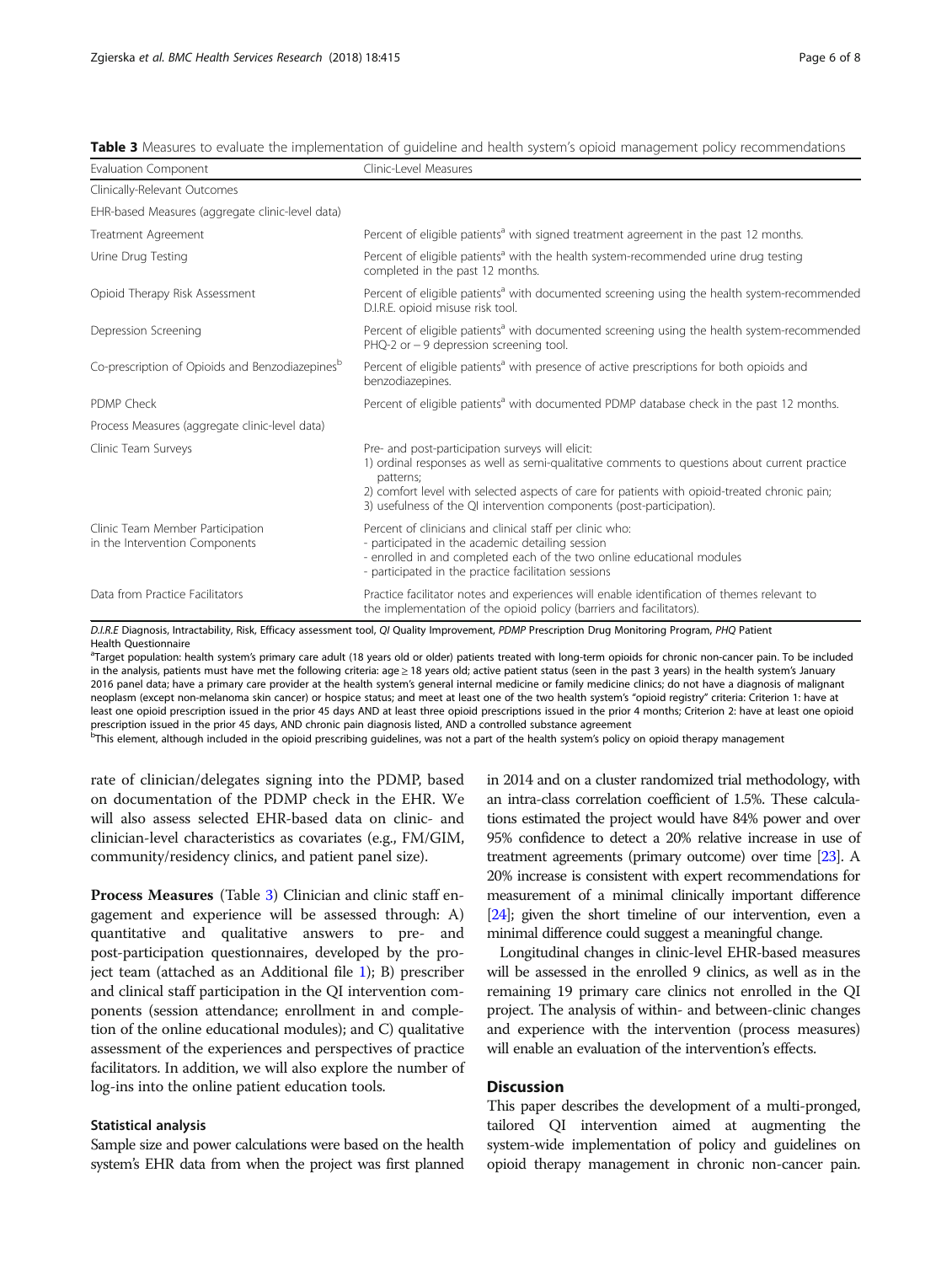<span id="page-6-0"></span>We hypothesize that the addition of this intervention will enhance implementation of guideline-driven recommendations in primary care, as compared to a "routine," unenhanced policy rollout in a large health system. Rigorous evaluation of the effects of this intervention will be reported in a future publication.

Lack of efficient translation of research findings into routine practice is a common obstacle to improving the quality of care  $[11]$ . This may be particularly true for complex recommendations, such as those on opioid therapy management. Underutilization of opioid guidelines has been documented [[3](#page-7-0)] and supported by our data on the baseline adherence of primary care clinicians to selected recommendations. Closing the gap between knowledge (guidelines) and practice can improve patient care and outcomes, which, in this case, could lead to curtailing the impact of opioid use disorders and overdose deaths [\[5](#page-7-0)–[8\]](#page-7-0).

It is not currently clear which methods are most effective for promoting system-level learning, change and QI in routine clinical care. A systematic and rigorous outcome assessment of QI efforts — such as those this project team proposes — is essential for discerning whether interventions with intuitive appeal actually result in desired change [[25\]](#page-7-0). If the proposed enhanced efforts do not produce better outcomes than "routine" efforts, the health system is justified in not investing in such activities. If, on the other hand, these augmented efforts improve outcomes, the health system will be alerted to the fact that further investment in such implementation, although more labor-intensive, has clinical value. Therefore, positive or negative results should yield valuable information, promote system learning and change, and lay the foundation to improve approaches to future system-wide QI efforts.

#### Conclusions

Developing methods for a health system-tailored QI intervention required a multi-step process to incorporate end-user feedback and account for the needs of targeted clinic team members. Delivery of such tailored QI interventions has the potential to enhance uptake of opioid therapy management policies in primary care. Results from this study are anticipated to elucidate the relative value of such QI activities.

## Additional file

[Additional file 1](https://doi.org/10.1186/s12913-018-3227-2) Surveys of the Clinic Team Members: A. Pre-Participation; B. Post-Participation. (DOCX 57 kb)

#### Abbreviations

BPI: Brief Pain Inventory; CAM: Complementary and Alternative Medicine; D.I.R.E.: Diagnosis, Intractability, Risk, Efficacy assessment tool; EHR: Electronic Health Record; FM: family medicine; GIM: general internal medicine; MME: morphine milligram equivalent; PCP: Primary Care Provider; PDMP: Prescription Drug Monitoring Program; PDSA: Plan, Do, Study, Act model; PF: Practice Facilitation;; PHQ: Patient Health Questionnaire; QI: Quality Improvement

#### Acknowledgements

The authors would like to thank Drs. June Dahl, Nathan Rudin, Rodney Erickson and France Légaré for reviewing and providing feedback on the content of educational modules and other components of the intervention, and the University of Wisconsin-Madison (UW) Health administrative and clinical leadership and the Center for Clinical Knowledge Management for making this project possible.

#### Availability of data and materials

Data sharing is not applicable as no datasets were generated or analyzed for the current manuscript. The content of online educational materials can be made available upon request.

#### Funding

This work was supported by an unrestricted researcher-initiated grant from Pfizer (#16213567). Dr. Zgierska's effort was additionally supported by the K23AA017508 grant from the National Institutes of Health (NIH) National Institute on Alcohol Abuse and Alcoholism (NIAAA) and funds from the University of Wisconsin-Madison. The funding organizations had no role in the design and conduct of the study; collection, management, analysis, and interpretation of the data; preparation, review, or approval of the manuscript; or decision to submit the manuscript for publication.

#### Authors' contributions

All authors substantially contributed to the work described in this manuscript, read and approve of the final version of the manuscript. AEZ contributed to project conception, design, and conduct, and drafted the manuscript; all other co-authors (RMV, PS, MWA, KN, DB, WJT, DLH) contributed to project conception, design and execution, and edited the manuscript.

#### Authors' information

AEZ is an Assistant Professor (tenure track) who is board-certified in family medicine and addiction medicine, and provides both primary and specialty care; her research focuses on improving care and outcomes in patients with opioid-treated chronic pain or opioid addiction. RMV is a doctorally-trained Program Manager for a primary care research network with experience in primary care study design and implementation. PDS is a Professor (clinical health sciences) who is board-certified in family medicine, and provides primary care; his research centers on patient-provider communication. DLH is a senior scientist who is board-certified in family medicine and directs a primary care research network. DB is a research coordinator at a primary care research network with experience in practice facilitation. MWA directs and KN is a program manager at an organization with an over 100-year history of providing advanced medical education. WJT is a database analyst specializing in extracting complex clinical information from electronic health records.

#### Ethics approval and consent to participate

Institutional Review Board review was not required because, in accordance with federal regulations, this was deemed a QI project, not constituting human subjects research, as defined under 45 CFR 46.102(d).

#### Competing interests

The authors declare that they have no competing interests.

## Publisher's Note

Springer Nature remains neutral with regard to jurisdictional claims in published maps and institutional affiliations.

#### Author details

<sup>1</sup>Department of Family Medicine and Community Health, Wisconsin Research and Education Network, School of Medicine and Public Health, University of Wisconsin-Madison, 1100 Delaplaine Court, Madison, WI 53715, USA. <sup>2</sup>Interstate Postgraduate Medical Association, P.O. Box 5474, Madison, WI 53705, USA.

#### Received: 4 May 2017 Accepted: 22 May 2018 Published online: 05 June 2018

#### References

1. Institute of Medicine (IOM) of the National Academies. Relieving Pain in America: A Blueprint for Transforming Prevention, Care, Education, and